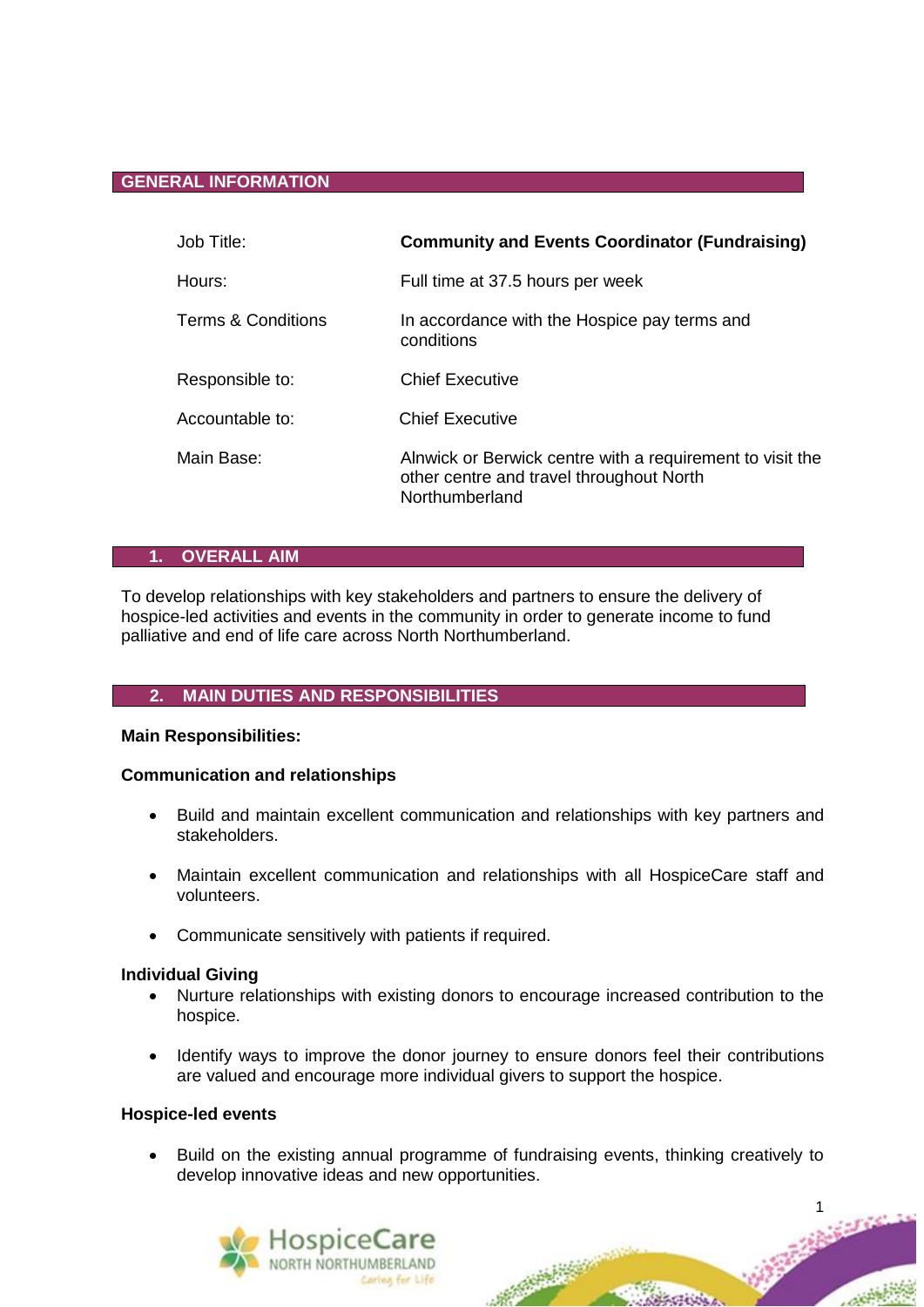- Prepare and agree event budgets and annual programme with Hospice CEO.
- Work closely with volunteers to plan and deliver events efficiently and profitably.
- Review all event and expenditure against budgets.
- Maintain detailed records of events including relevant volunteer feedback to promote continuous improvement.

# **Community Fundraising**

- Develop ways of recognising and encouraging those who already fundraise on our behalf.
- Actively recruit and motivate local supporters and fundraising groups across our community offering appropriate advice, resources and recognition.
- Identify and develop fundraising opportunities throughout North Northumberland with formal local groups and associations, e.g. clubs, schools, workplaces.

# **Marketing / PR**

- Seek out and exploit all appropriate means of marketing events and raising awareness of HospiceCare services.
- Promote and participate in a programme of HospiceCare Talks / Presentations to local groups.
- Support the regular production of a newsletter for supporters and interested parties.

### **General**

- There will be a requirement to work some evenings and weekends in order to attend/support events.
- Have a flexibility to work on own initiative as well as with other team members and volunteers. There will be a requirement to work with volunteers, including delegating and supervising tasks and managing their time.
- Take responsibility for all administration associated with key tasks, monitoring any work delegated to admin staff or volunteers.
- Maintain and assist in development of relevant areas of HospiceCare contact database.
- Be aware of and comply with relevant legal requirements relating to fundraising, volunteers, charity accounting, health and safety.
- Produce reports as required.
- Identify new and innovative ways to create new income streams for the Hospice.



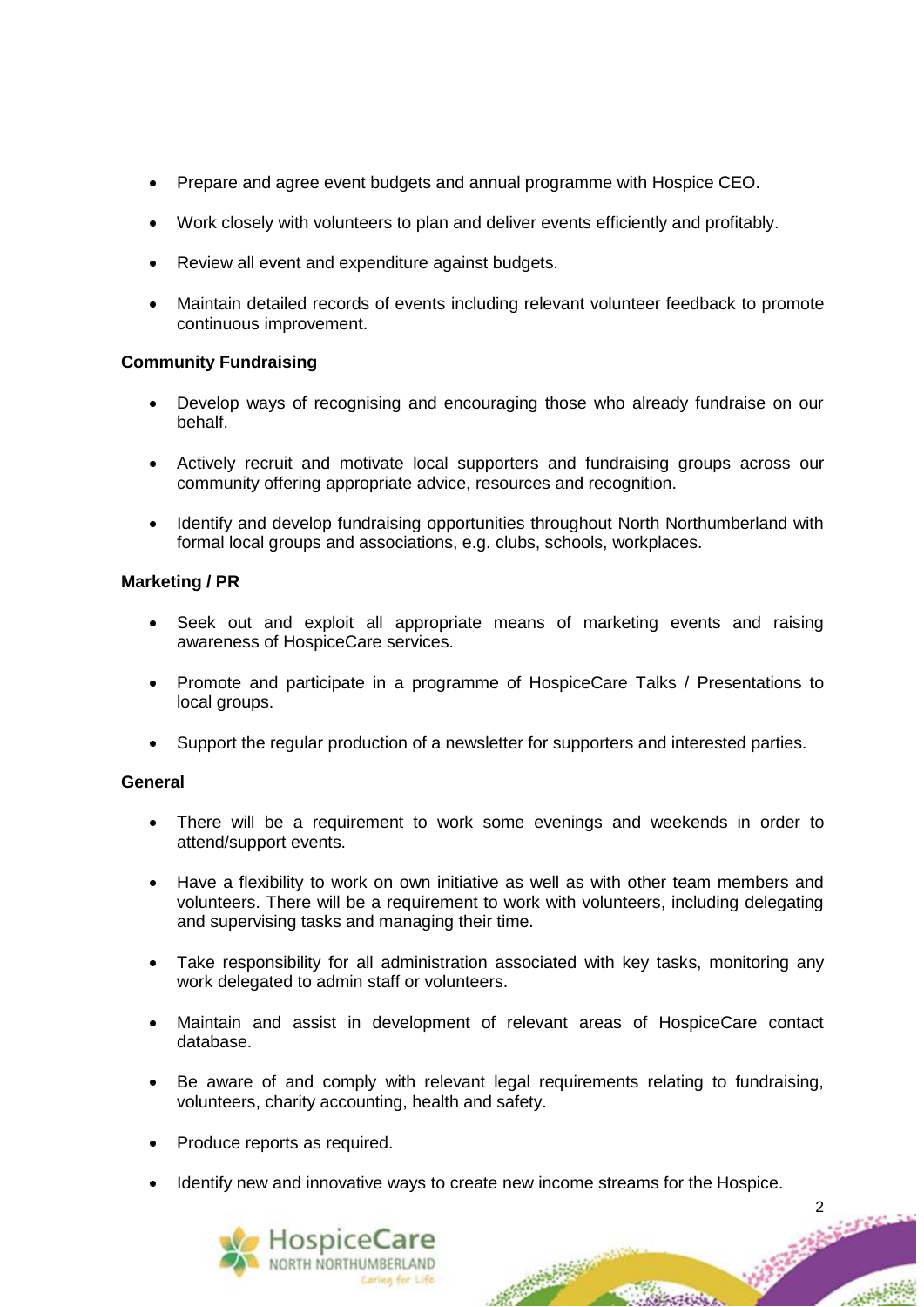- Regularly monitor, review and improve all activities.
- Maintain confidentiality of all personal information.
- To undertake any other duties as appropriate within the competence level and general level of responsibility of the post as required by the CEO.

**This role description is intended as a basic guide to the responsibilities of the post and is not exhaustive and may be subject to review in consultation with the post holder**

**PERSON SPECIFICATION**



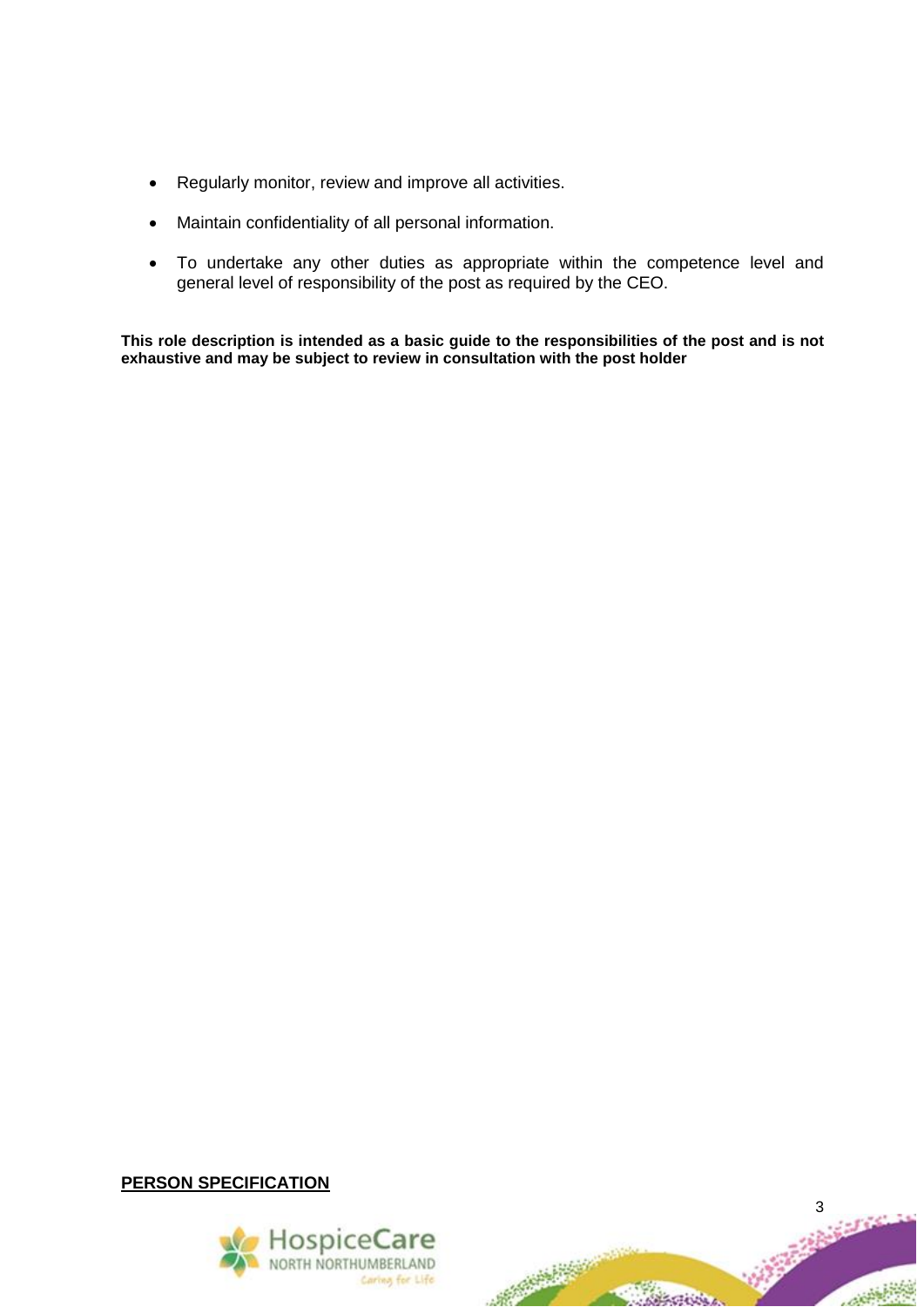# **DISCLOSURE / LEVEL**

A Disclosure Barring Service check is required.

#### **Prepared by**:

Mike Thornicroft, Interim CEO June 2022.

| <b>CRITERIA</b>  | <b>ESSENTIAL</b>                                                                                                                                                                             | <b>DESIRABLE</b>                            |
|------------------|----------------------------------------------------------------------------------------------------------------------------------------------------------------------------------------------|---------------------------------------------|
| <b>KNOWLEDGE</b> | GCSE (or equivalent) grade C or above in English and<br>Maths.<br>Knowledge of the local rural geographical area that<br>HospiceCare North Northumberland supports.                          | Institute of<br>Fundraising<br>Certificate. |
| <b>SKILLS</b>    | Excellent communication and inter-personal skills to build<br>relationships with a wide range of people in a variety of<br>situations.                                                       |                                             |
|                  | Negotiation and persuasion skills.                                                                                                                                                           |                                             |
|                  | Good attention to detail and level of accuracy, with the<br>ability to devise communications that contain accurate<br>grammar and spelling and simple mathematical<br>calculations manually. |                                             |
|                  | Computer and IT literate.                                                                                                                                                                    |                                             |
|                  | Well organised, able to plan, prioritise and manage own<br>time and work under pressure to deliver projects to<br>deadlines.                                                                 |                                             |
|                  | Ability to look for new approaches/ways of working.                                                                                                                                          |                                             |
|                  | Able to work independently with minimal day to day<br>supervision, and as part of a team.                                                                                                    |                                             |
|                  | Flexible approach to working and can support others in<br>time of pressure.                                                                                                                  |                                             |
|                  | Able to deal with sensitive situations in an appropriate<br>manner.                                                                                                                          |                                             |